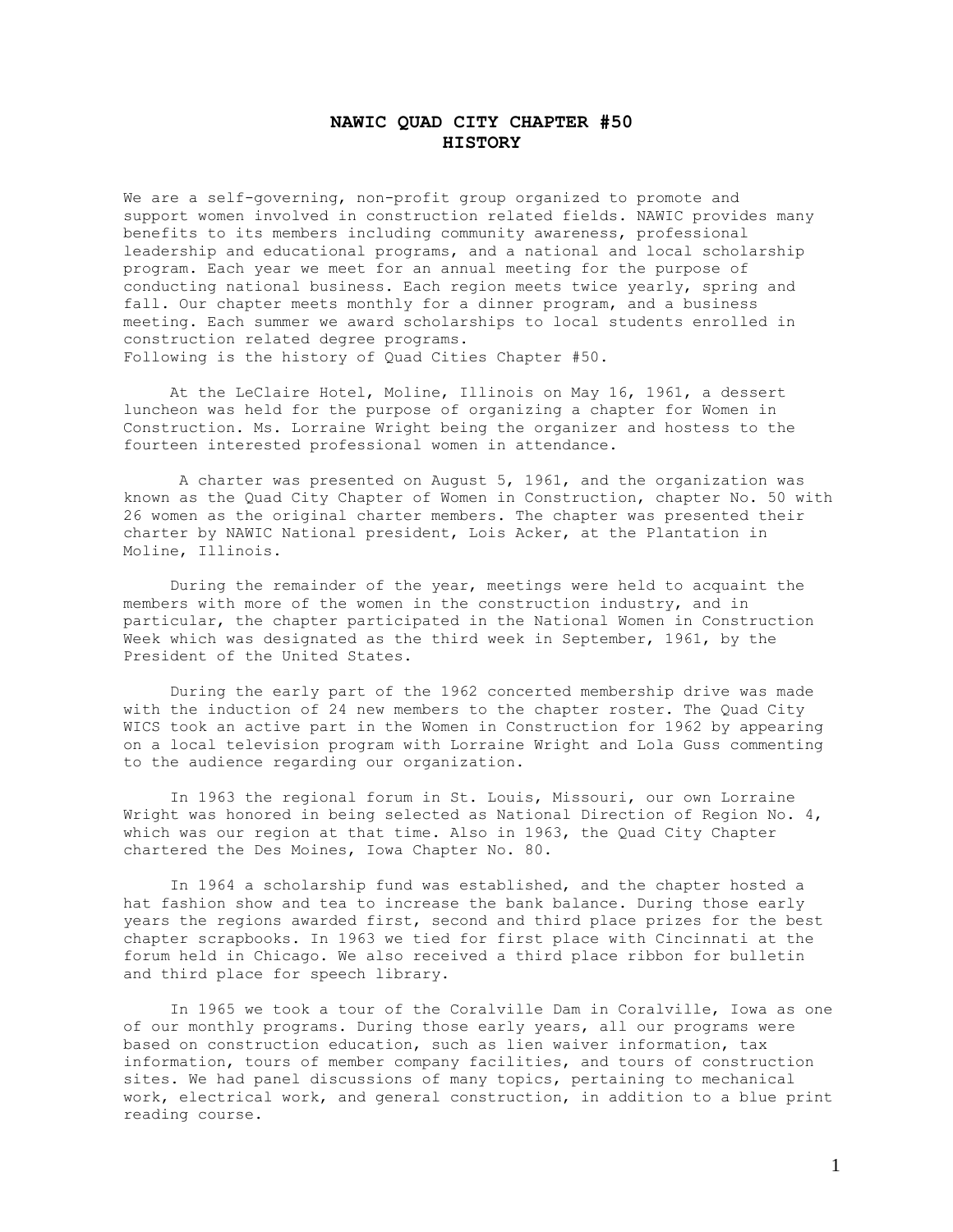In 1968 we visited the WOC TV station in Davenport and were guests on the "Especially for You" program with Pat Sundine as our hostess.

 In the late sixties, the chapter introduced the Lorraine D. Wright Construction Awards. A banquet is held in odd numbered years to honor the owners, architects, and contractors for their construction projects as a means of promoting pride and recognition with the industry.

 Our national organization has grown in leaps and bounds. In 1968 we became an international association with the first Canadian chapter being chartered in 1975. By 1978 there were chapters in all 50 states. Our own chapter began in Region 4; later we were reassigned to Region 6, and in 1975 during the adding of regions, were assigned to our present Region 13. In 1991, region one was restructured to add Region 14.

 In 1988, Quad City Chapter No. 50 hosted the Region 13 Forum at Jumer's Castle Lodge in Bettendorf. Quad City Chapter 50 was honored in 1991- 92 and 1992-93 to have our own Meda Keeney represent Region 13 on the National Board of Directors. In 1994, we again hosted our regional forum at Jumer's Castle Lodge. Also, Region 13 will host the 1994 annual meeting, or National Convention, at the Hyatt Regency O'Hare in Chicago.

 In 1990, the NAWIC Block Kids building contest was established for children in grades  $1 - 6$ . Quad City Chapter 50 has participated in this contest on the local level since its inception. In 1994 our local winner went on to place second in the region. KWQC-TV has committed to sponsoring our local Block Kids contest in 1995.

 Our members have also participated in various career day programs in the schools in addition to community service programs such as Hearts and Hammers. In 1993 and 1994 our members have appeared on the "Paula Sands Live" television program to promote our organization and its fund-raising events – the scholarship auction in November and our Spring fashion show luncheon. We also hold an annual scholarship bowl-a-thon and host an annual golf outing with the Illowa Chapter of C.S.I. In even numbered years, we assist the CSI chapter with their construction expo.

 In 1994 NAWIC established two separate drafting competitions for the junior high and high school levels which are conducted within the schools. Our chapter intends to participate in this program in 1995. We are committed to increasing our visibility as a professional organization and also to improve the image of the construction industry as a career choice.

 In 1998 our chapter participated in Horizons Young Women's Leadership Conference. We had 5 contestants in the CAD Design/Drafting competition and 20 kids participated in Block Kids. Chapter 50 took 3rd place in the Construction Industry category for our Construction Awards Program and 3rd place in Community Benefit category for participating in Adopt A Highway. We also received a Chapter Excellence award at national convention. Our chapter suffered a difficult loss in 1998 when Pat Puestow lost her battle with cancer in August.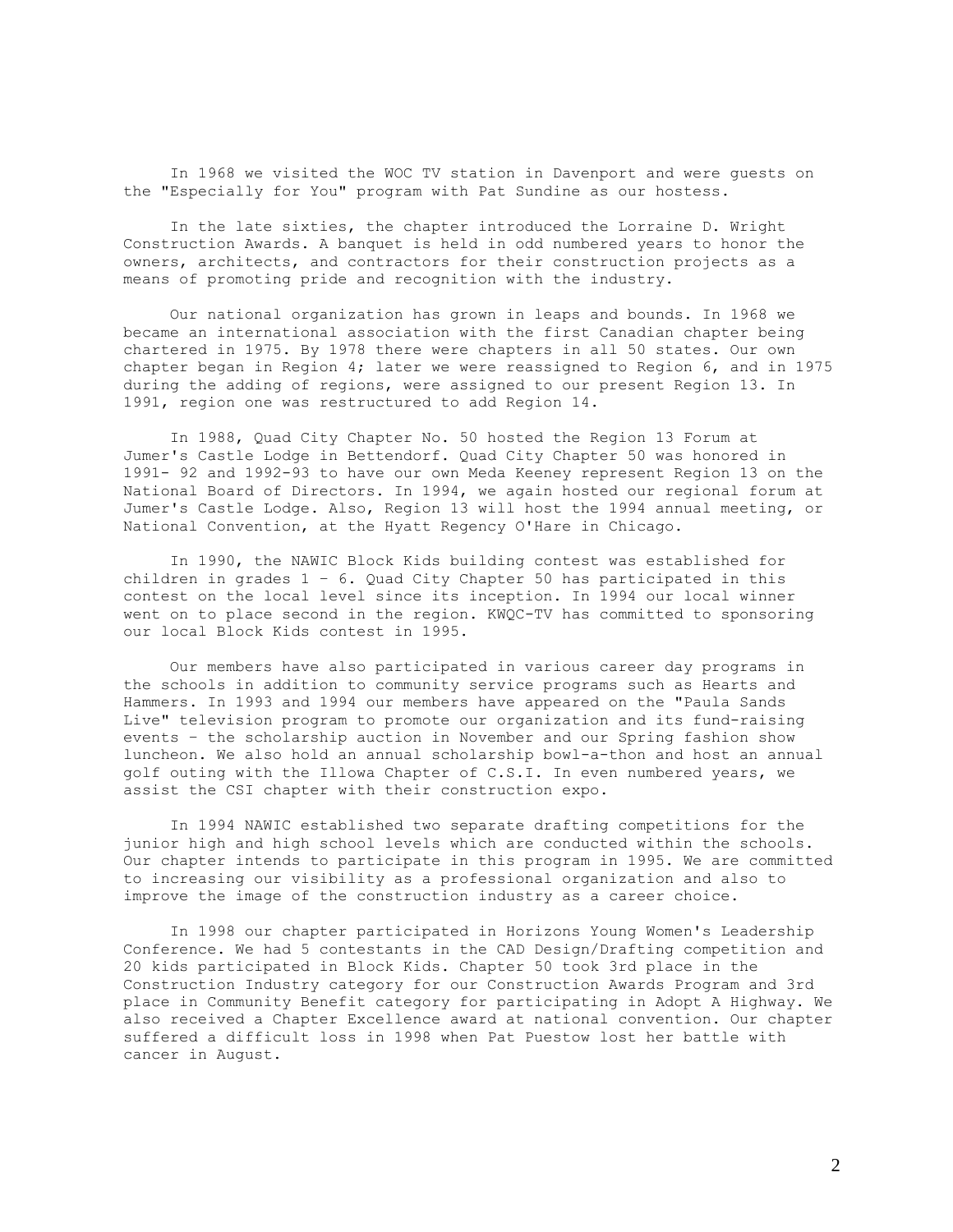Block kids jumped up to 56 participants in 1999. We also participated in the Festival of Trees in the small tree category. Morris Preston of Preston Engineering sponsored our tree and costs and we won 1st place!! Jean McAdam was elected director for Region 13. The CAD design program was cancelled due to lack of participation. Our auction was quite a success in 1999 and this was the first year we designated funds to be given in honor of past president Pat Puestow. Quite a stir was caused when national started talking about changing the logo. A majority of chapters along with Chapter 50 was opposed to this change. The change was not made.

 The new millennium started off with a bang. The new IMAX theatre and Rock Island County Jail provided interesting tours, 62 kids participated in block kids, and the first CIT study group was formed. Our winning Christmas tree entry from 1999 was submitted to national as our construction industry project and we won 1st place! National office introduced their on-line membership directory.

 In 2001 Chapter 50 celebrated its 40th anniversary. Members of the chapter took their first CIT exam and we now had 4 members with CIT designation. They were Deb Benson, Mary Buczek, Jean McAdam and Judi McDowell. Our chapter became a member of the Quad City Engineering and Science Council with Mary Oetzmann as our representative.

 Chapter 50 was selected Society of the Year by the Quad City Engineering and Science Council in 2002. We participated in the Hardhats & Pigtails program and the Bettendorf Children & Family Museum and held a joint meeting with ASPE.

 In 2003 Chapter 50 won 2 awards from national. 1st place was for National Professional Education and 2nd place was in Community Involvement for our partnership with the Bettendorf Children & Family Museum. We got 3 new CITs; Julie Jeffries, Joyce Marinaccio & Patty Cusack.

 2004 was another year for Chapter 50 to move forward in professional education. Two members received their CIT designation; Beth Russell and Kim Pyles; and three members advanced their education to receive CCA designations; Jean McAdam, Mary Buczek, and Judi McDowell. Our WIC week project was a renovation of the Floreciente Center. This center serves as place for an after school program run by the Mississippi Valley Girl Scouts and a neighborhood station for the Rock Island Police. Other organizations that helped in the renovation was the Plumber & Pipe Fitters Local 25 and Carpenter Local 166.

 In 2005 Chapter 50 lost another long time supporter. Carolyn Anderson of the Bettendorf Family & Children Museum passed away. Carolyn was the driving force behind our partnership with the museum, very active in our Block Kids activities and always willing to help the chapter with anything we needed. Judi McDowell moved on to achieve her CDS certification. Carol Curry was the first woman to be elected the Chairman of the AGC board. We received another 1st place Professional Education award from national for our Floreciente Center renovation project.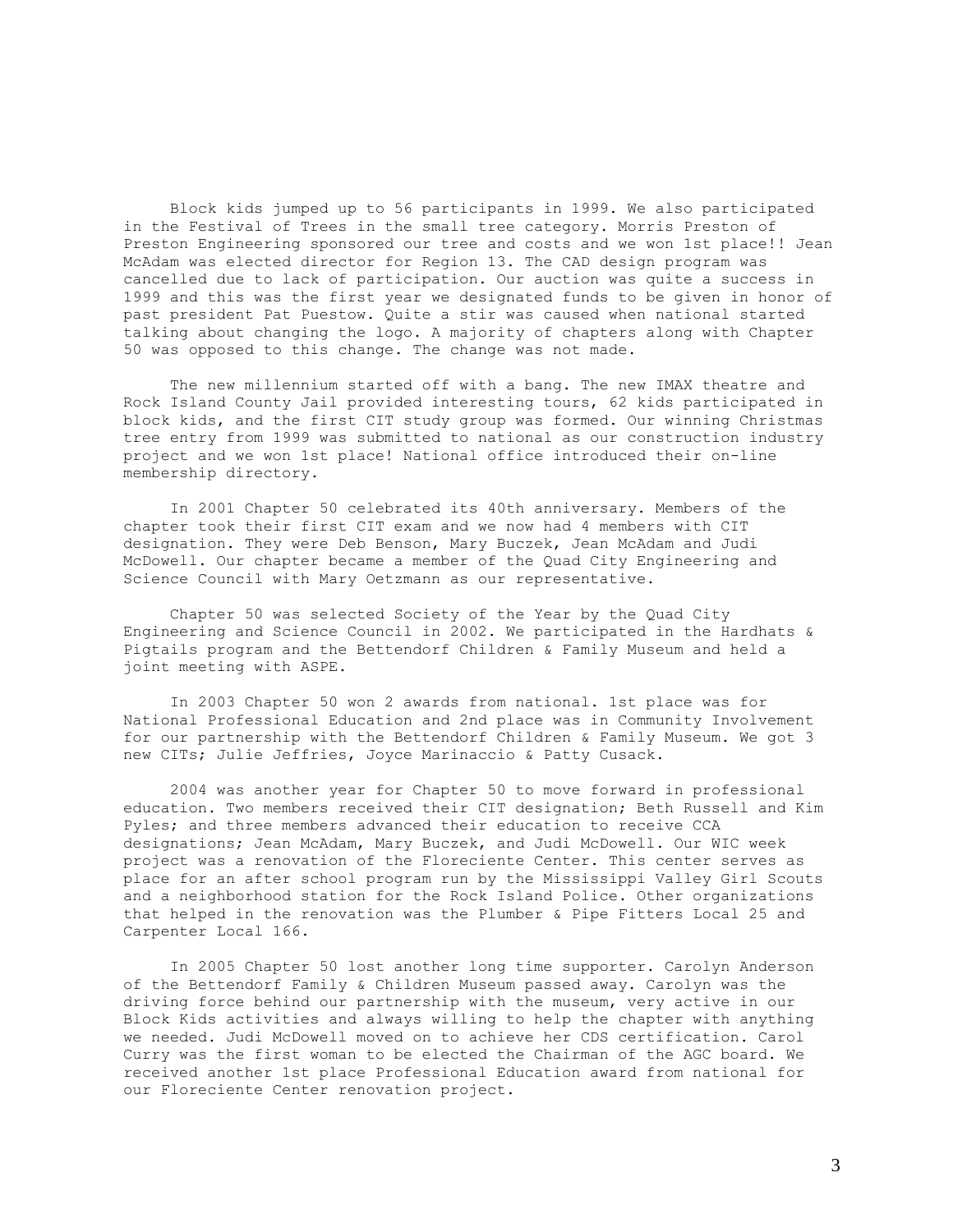2006 proved to be a year of "1sts" for our chapter. Judi McDowell, McDowell Excavating, became the only NAWIC member to earn her CDS in Region 13. Denise Spindel, Quint Co, was presented with the 1st Annual Athena award for women who excel in their profession. Carol Curry, Ken Curry Construction, was elected the first ever female president of AGC of the Quad Cities. Joyce Marinaccio, KJWW Engineering (previously with the City of Bettendorf), became the first women to achieve the Certified Residential Building Inspector rank. Other events of the year included employer appreciation was celebrated with a cruise on the Celebration Belle river boat and the chapter partnered with the Mississippi Valley Girl Scout Council in the Mom & Me program.

 2007 our members participated in the building of a Habitat for Humanity house. We also hosted the Region 13 Fall Planning Conference at Stoney Creek Inn. Deb Swift, KJWW Construction, earned her CCCA (Certified Construction Contract Administrator) from the Construction Specifications Institute in Alexandria, VA. Our Christmas donation this year was filling Christmas stocking for children sponsored by Lutheran Family Services.

 2008 started with a bang!! We have grown to 38 members. Our programs included a wonderful evening of spa treatment, a cad design demonstration tours of Floors for Less, Ken Curry Construction, the new Casino Rock Island & the new Bettendorf Civic Center. We participated in helping build a Habitat for Humanity house again, and had another successful Block Kids competition. Our rootin'tootin Western themed auction as a "wild" success. Marilyn Burke-Knutsen, Seiffert Lumber, appeared on the Paula Sands Show to advertise the auction. We finally have the chapter web site up and running thanks to Jennifer Walker. In December 2008 Chapter 50 suffered a great loss. Mary Oetzmann (known to us as Mary O) lost her battle with cancer. Mary became a member of promoting our chapter, NAWIC, and education. Her "baby" was our annual Block Kids event. Mary worked on Block Kids year round to insure everything was just right and everyone had the best time possible. Mary was also very active in the community and never tired of promoting NAWIC or our programs. She will be greatly missed by everyone.

 2009 Jennifer Walker and the board of directors worked on updating the Standing Rules and Guidelines and Operating Procedures. Corporate then put together a Sox policy for the Chapters to follow. Due to some changes in Corporate; the membership requirements were changed which will cause membership to fall in the upcoming year. A memorial fund was established in Mary O's behalf in conjunction with our Block Kids event because Block Kids was very important to Mary. Our auction gave everyone a change in attitude by changing our latitude. It was a huge success and everyone who attended had a wonderful time.

2010 Marilyn Burke-Knutsen introduced a novel way to celebrate WIC (Women in Construction) Week the first week of March. She and several members delivered pink cupcakes, smiles, NAWIC posters and membership packets to area union halls and training centers. The chapter welcomed two new members from Morton, Illinois; but were saddened with the loss of the chapter Guardian Angel. Margaret Thorpe, who joined NAWIC in February 1976, passed away on March 28, 2010 at age 94. Although she had been retired for many years, her former employer Goetz Concrete construction continued to pay her full membership dues so she could remain active in the chapter. The